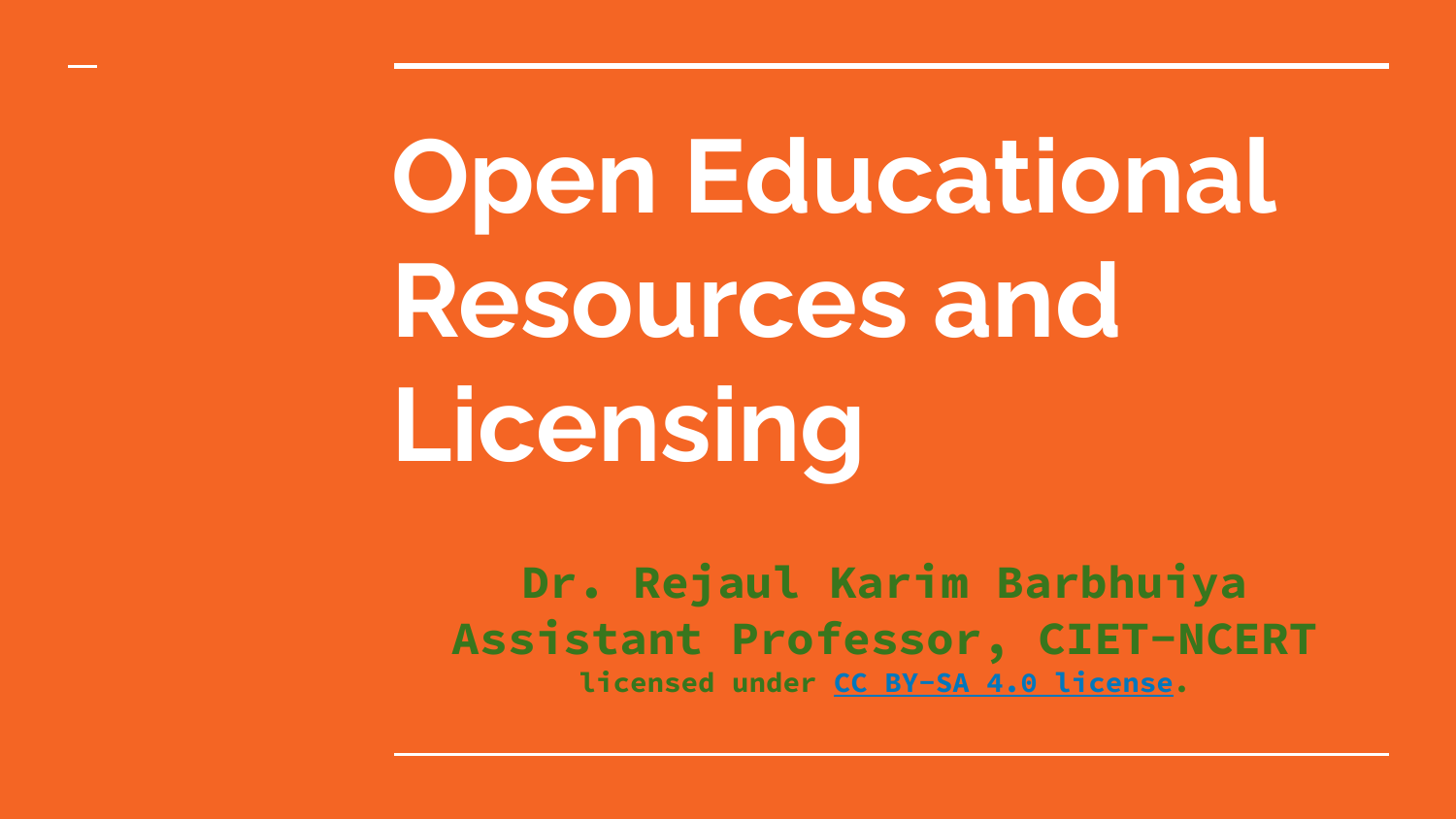# **Copyright and IPR**

- Copyright refers to the legal right of the owner of intellectual property
- $\bullet$  Copyright is the right to copy
- Describes the rights that creators have over their literary and artistic works

IP includes literary and artistic works, such as

- Novels, poems, plays, and films
- $\bullet$  Musical works
- Artistic works, such as drawings, paintings, photographs, and sculptures
- $\bullet$  Architectural designs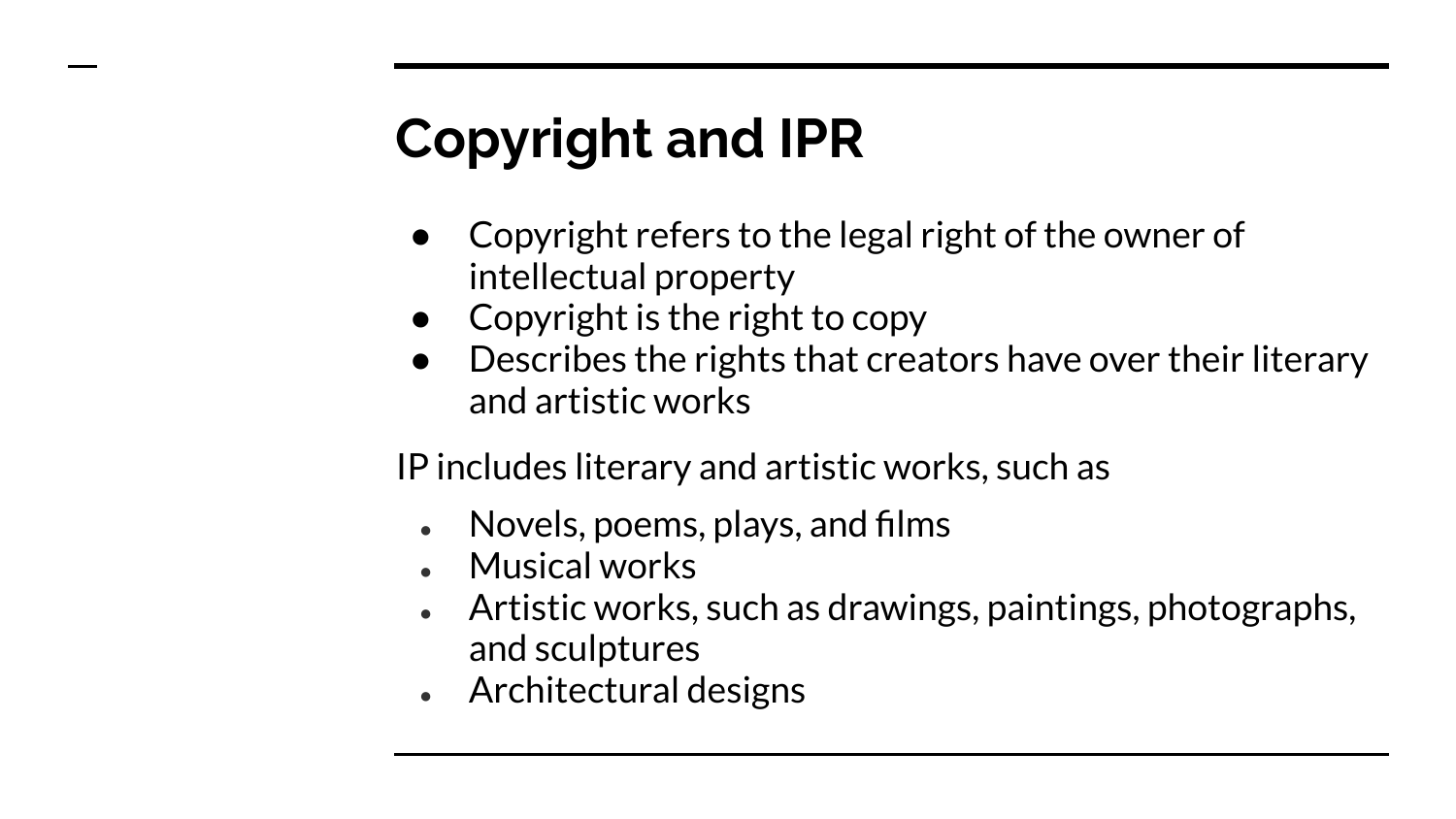# **Using Copyrighted Works**

Fair use - users of copyrighted works to reproduce and reuse copyrighted works in ways that are considered fair--such as criticism, comment, news reporting, teaching, scholarship, and research.

Seeking Permission

Obtaining Copyright - Buy license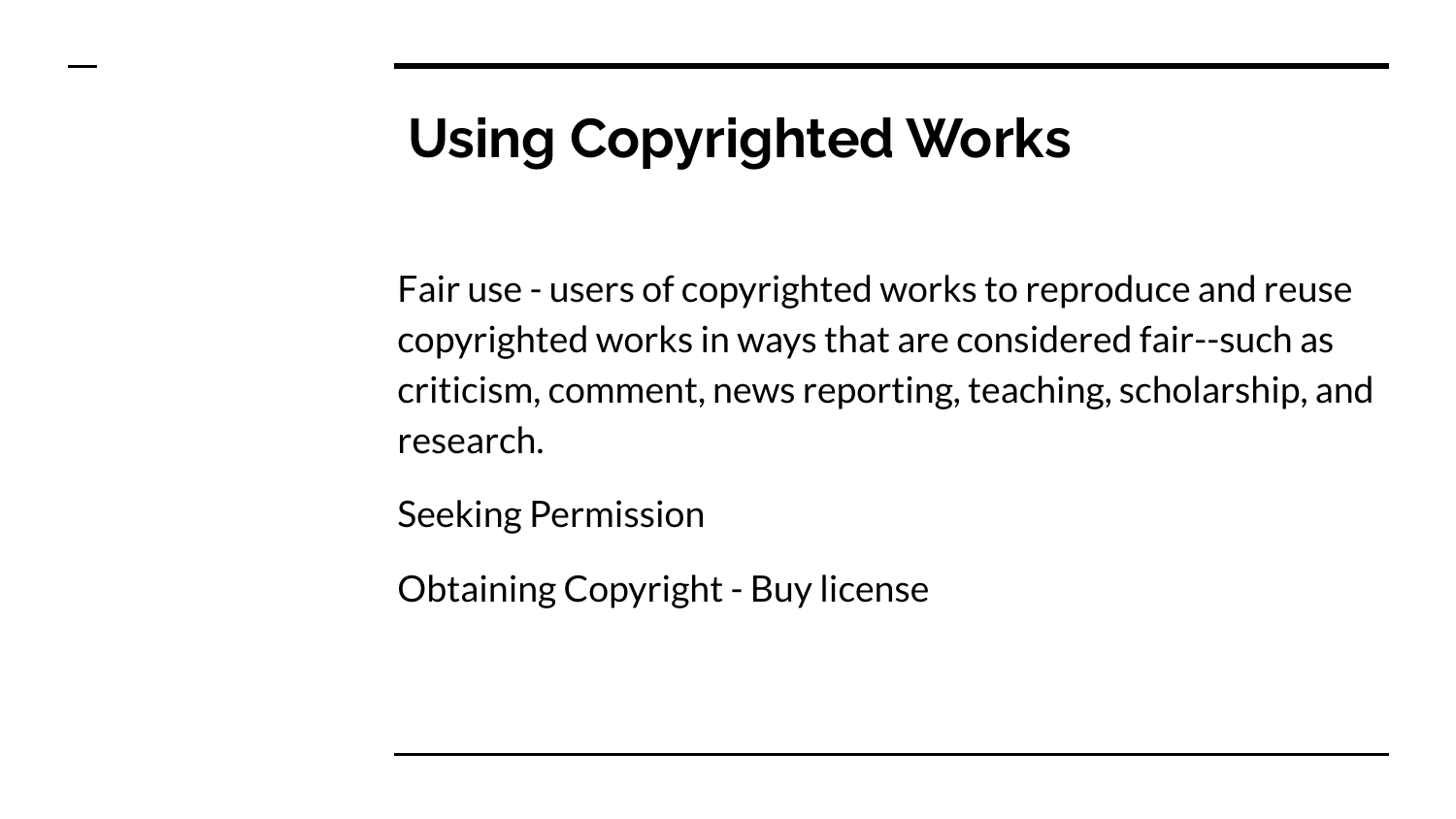# **Public Domain**

- Materials that are not protected by intellectual property laws such as copyright, trademark, or patent laws.
- No individual owns these works; rather, they are owned by the public
- Work commonly lands in PD as:
	- $\circ$  The [copyright has expired](https://copyright.cornell.edu/publicdomain).
	- The copyright owner deliberately places the item in the Public Domain
- When using works from the Public Domain, you do not need to credit the author nor do you need to get permission. However, it is wise to cite your sources, else this could qualify as plagiarism.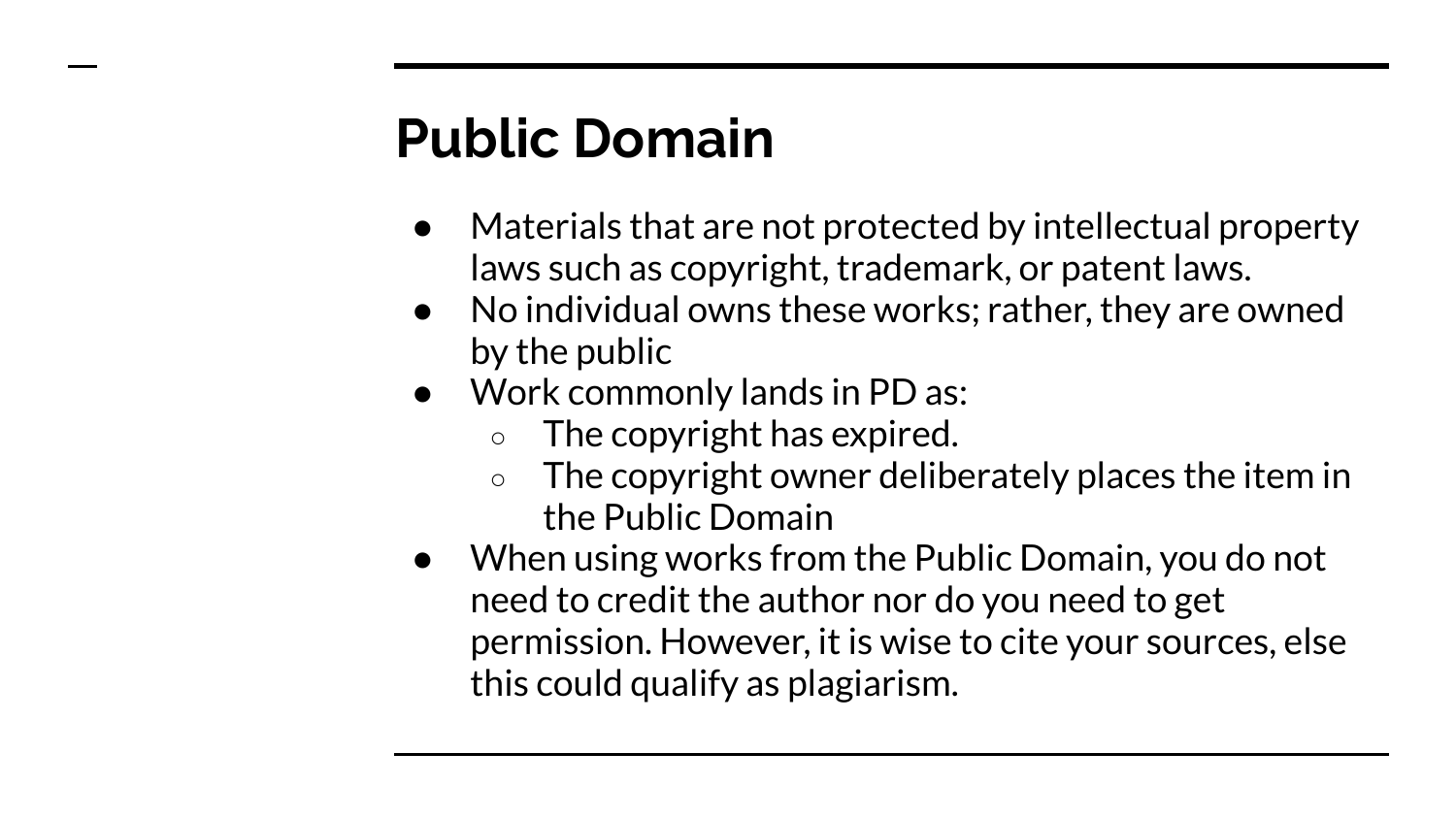#### **Licenses**

- Licenses are permissions given by the copyright holder for their content
- Copyright is still held by the creator in these cases, but the creator has decided to allow others to use their work.
- Sometimes licenses are purchased and sometimes they are given freely by the creator.
- Creative Commons is the most frequently used and accessible free licensing scheme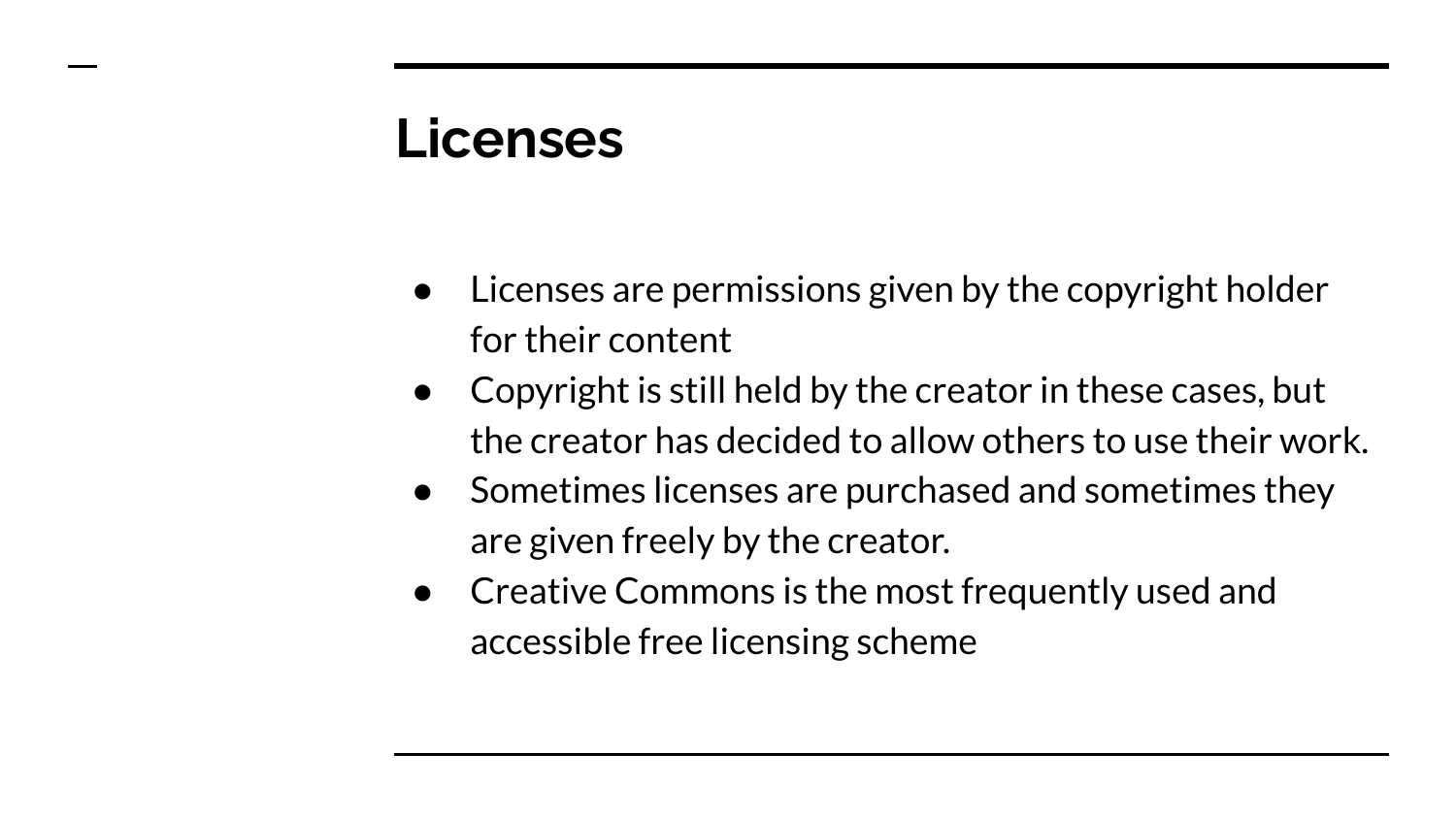# **Creative Commons**

Creative Commons licenses are applied by the copyright owner to their own works.

There are four components to the licenses that are arranged in six configurations:

- $\bullet$  BY attribution required.
- $\bullet$  NC no commercial use.
- $\bullet$  ND no derivative works.
- $\bullet$  SA Share Alike the license must be the same on any derivative works.

The ND and SA components cannot be combined

SA only applies to derivative works.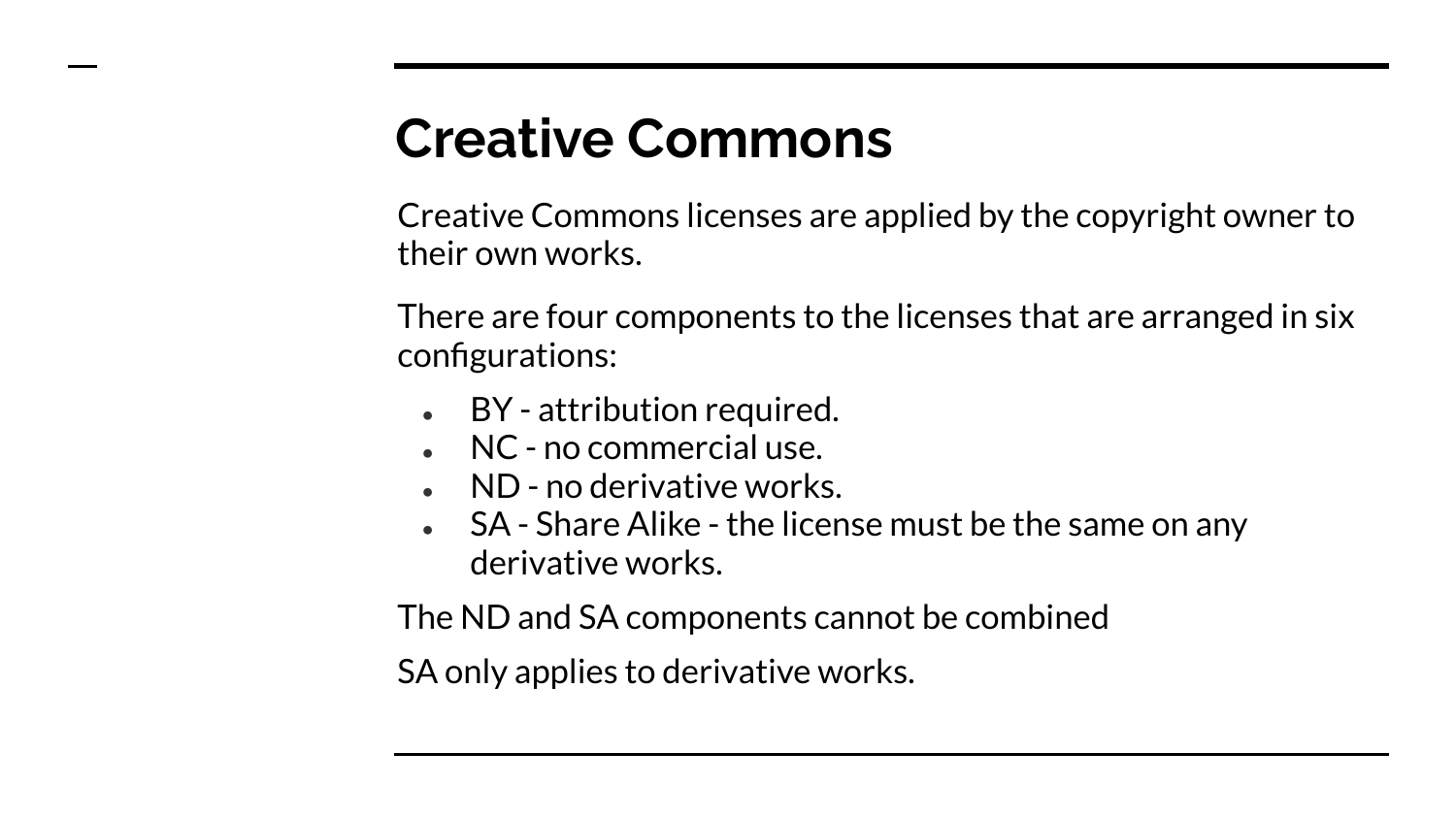#### **Creative Commons** [CC BY](https://creativecommons.org/licenses/by/4.0/)

CC BY: This license allows reusers to distribute, remix, adapt, and build upon the material in any medium or format, so long as attribution is given to the creator. The license allows for commercial use.

CC BY includes the following elements: BY  $\bigodot$  - Credit must be given to the creator

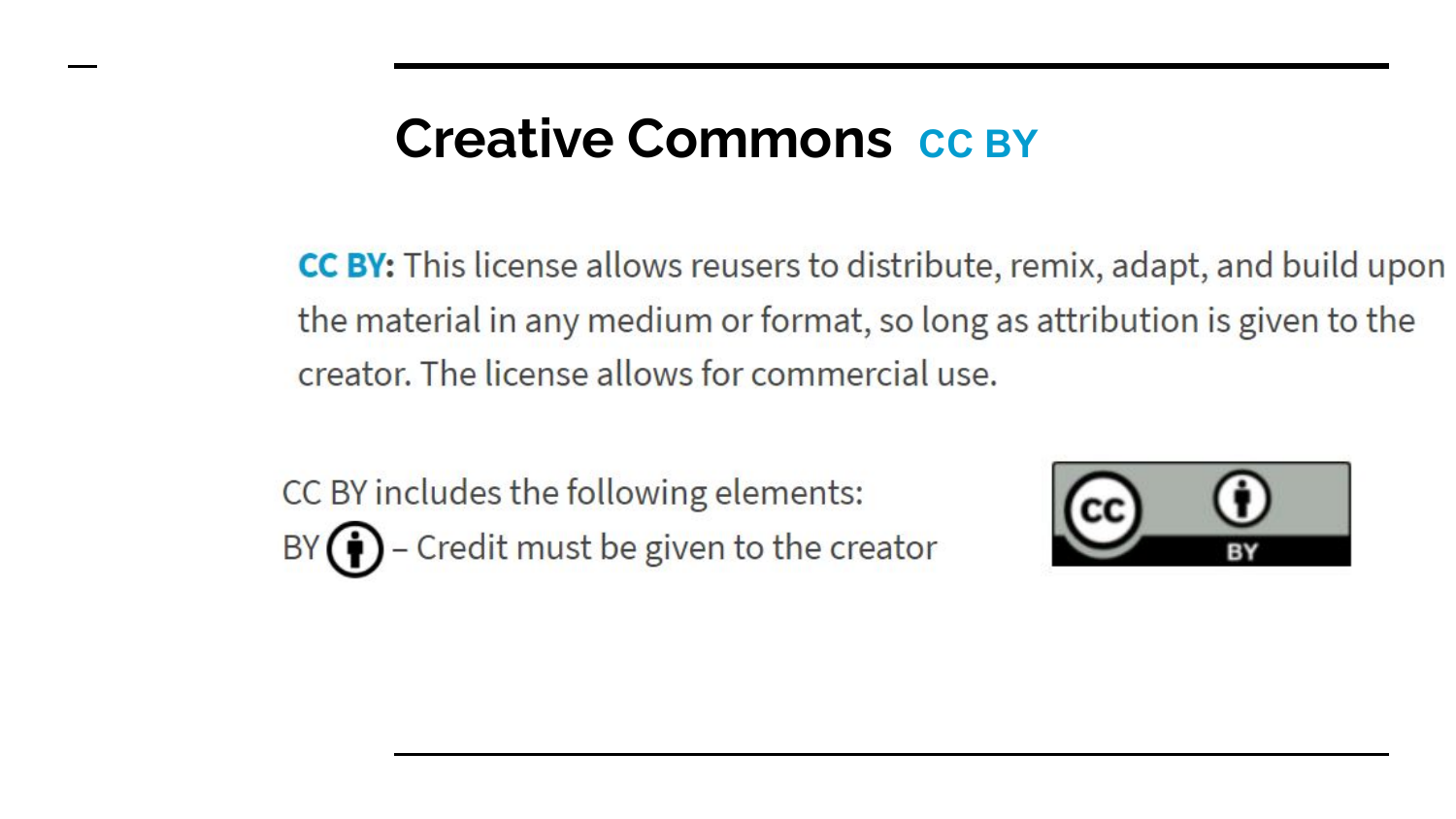#### **Creative Commons** *[CC BY-](https://creativecommons.org/licenses/by/4.0/)SA*

This license allows reusers to distribute, remix, adapt, and build upon the material in any medium or format, so long as attribution is given to the creator. The license allows for commercial use. If you remix, adapt, or build upon the material, you must license the modified material under identical terms.



CC BY-SA includes the following elements:

- Credit must be given to the creator **BY**  $\bigcirc$  – Adaptations must be shared under the same terms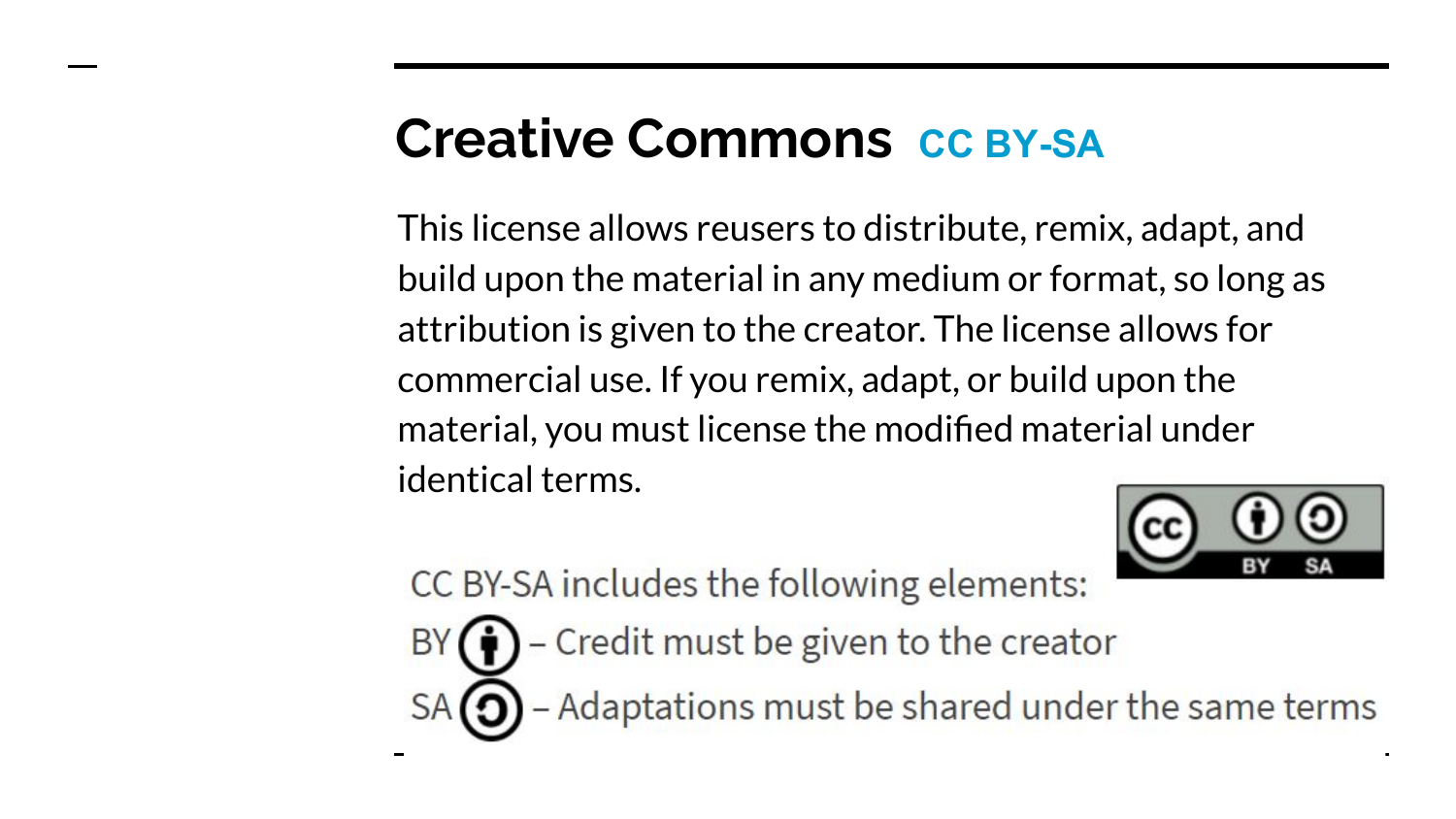### **Creative Commons [CC BY-](https://creativecommons.org/licenses/by/4.0/)NC**

**CC BY-NC:** This license allows reusers to distribute, remix, adapt, and build upon the material in any medium or format for noncommercial purposes only, and only so long as attribution is given to the creator.

It includes the following elements: BY  $\left(\bigoplus$  - Credit must be given to the creator NC $\bigotimes$  - Only noncommercial uses of the work are permitted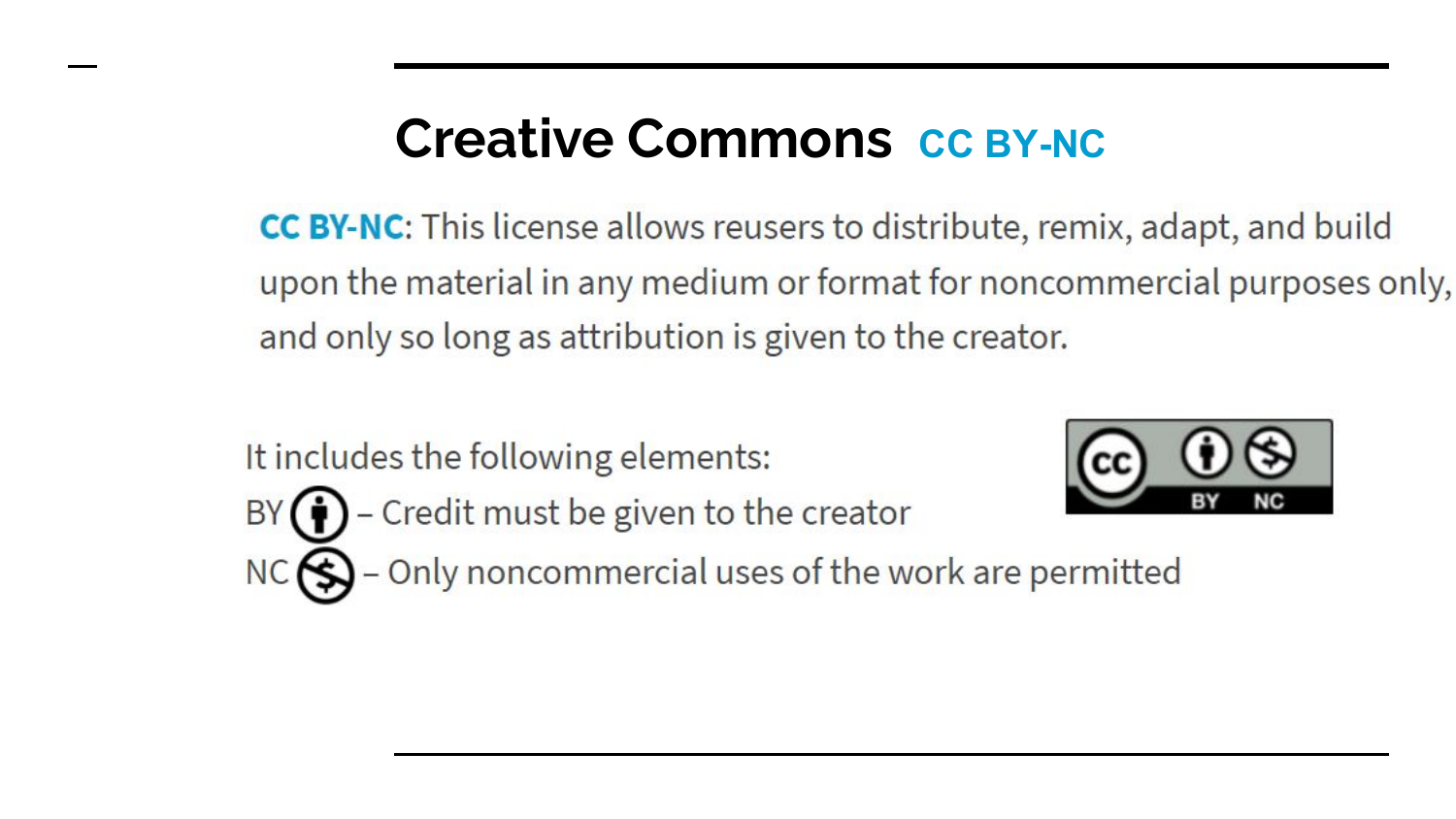### **Creative Commons [CC BY-](https://creativecommons.org/licenses/by/4.0/)NC-SA**

This license allows reusers to distribute, remix, adapt, and build upon the material in any medium or format for noncommercial purposes only, and only so long as attribution is given to the creator. If you remix, adapt, or build upon the material, you must license the modified material under identical terms.



CC BY-NC-SA includes the following elements:

- $\bullet$  Credit must be given to the creator **BY**
- $\bigcirc$  Only noncommercial uses of the work are permitted **NC** - Adaptations must be shared under the same terms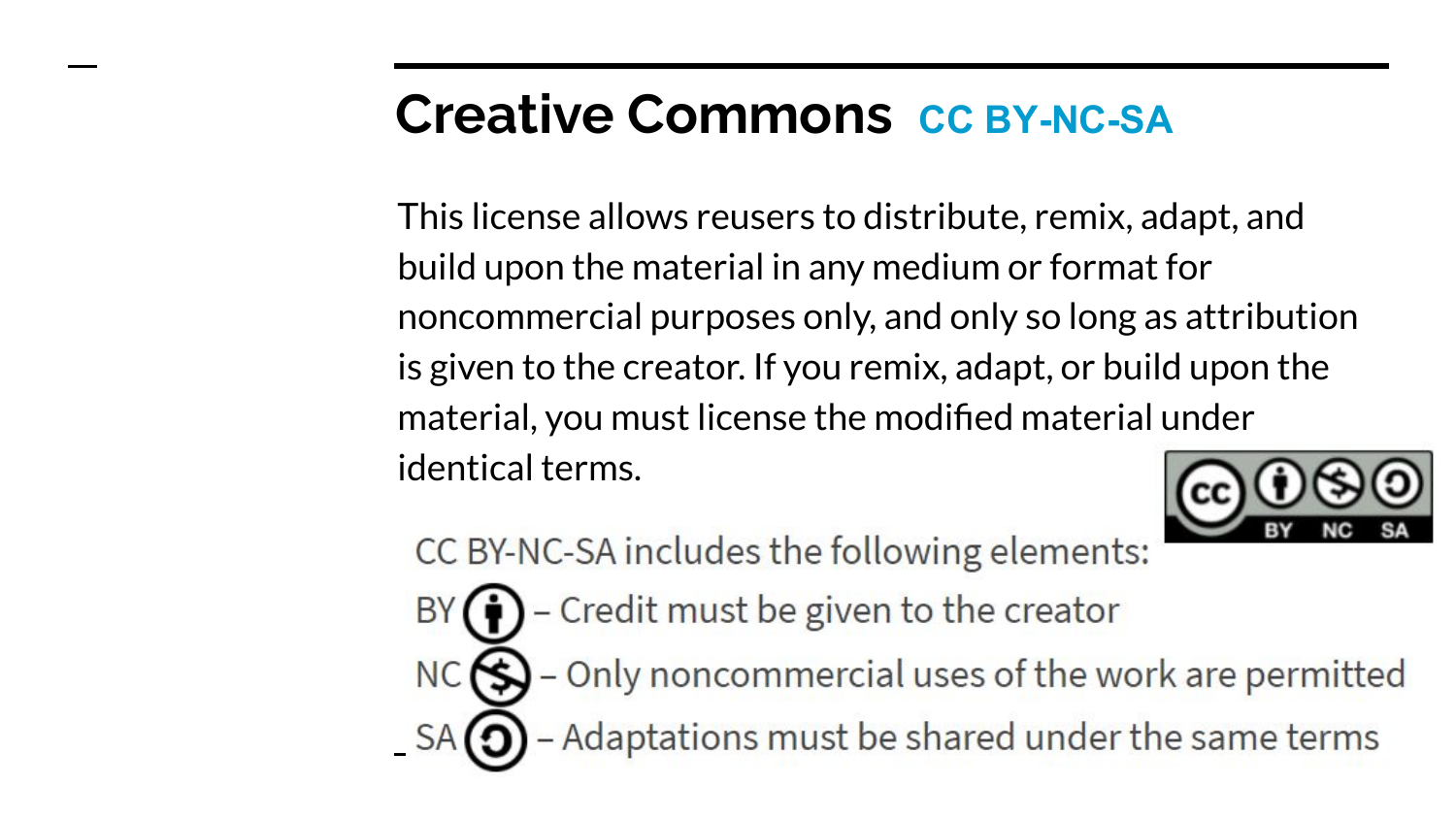#### **Creative Commons** *[CC BY-](https://creativecommons.org/licenses/by/4.0/)ND*

CC BY-ND: This license allows reusers to copy and distribute the material in any medium or format in unadapted form only, and only so long as attribution is given to the creator. The license allows for commercial use.

CC BY-ND includes the following elements: BY  $\bigodot$  - Credit must be given to the creator



 $ND(=)$  - No derivatives or adaptations of the work are permitted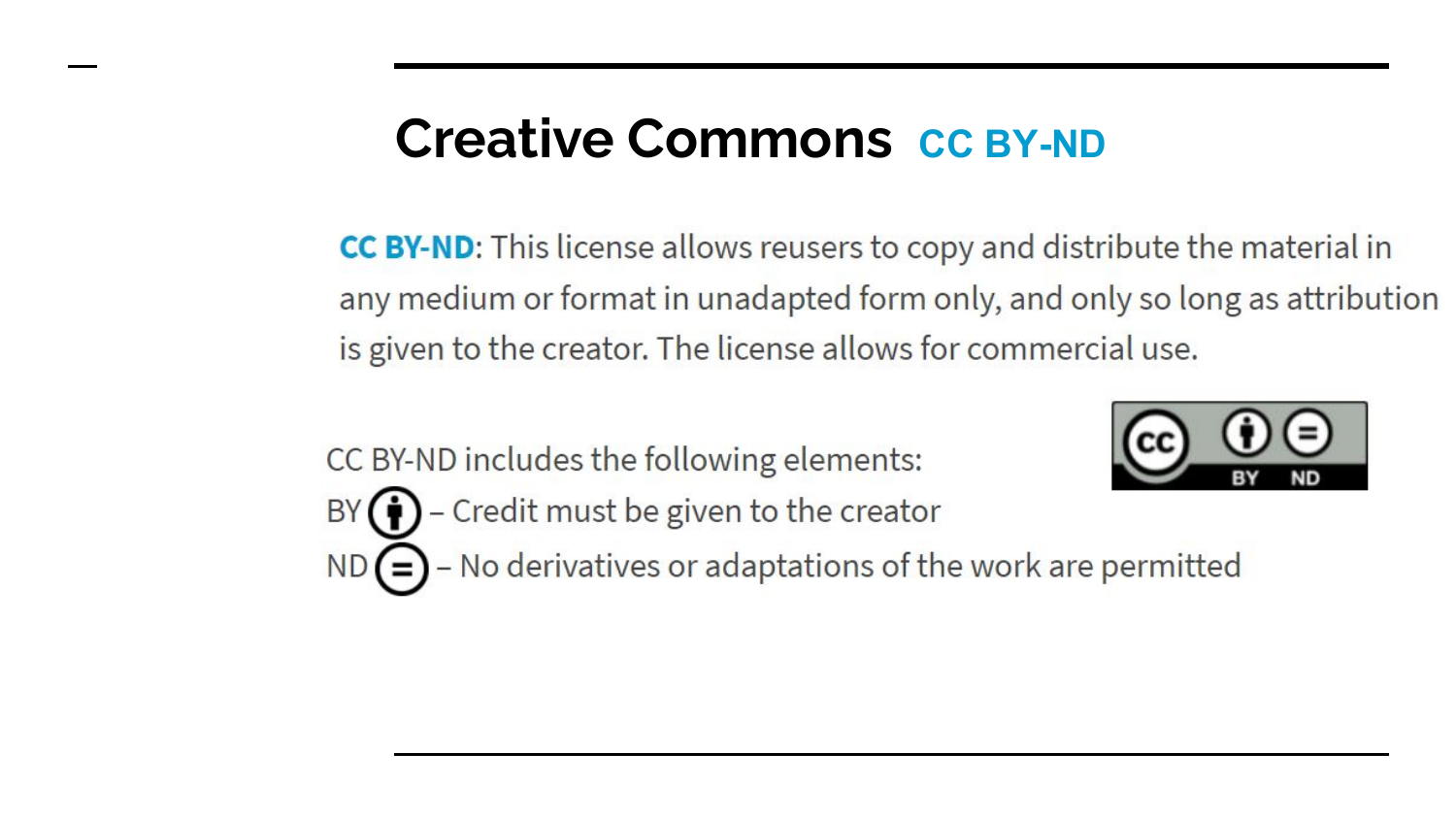#### **Creative Commons [CC BY-](https://creativecommons.org/licenses/by/4.0/)NC-ND**

**CC BY-NC-ND:** This license allows reusers to copy and distribute the material in any medium or format in unadapted form only, for noncommercial purposes only, and only so long as attribution is given to the creator.

CC BY-NC-ND includes the following elements:



- Credit must be given to the creator BY
- $\bigcirc$  Only noncommercial uses of the work are permitted
- $ND(=)$  No derivatives or adaptations of the work are permitted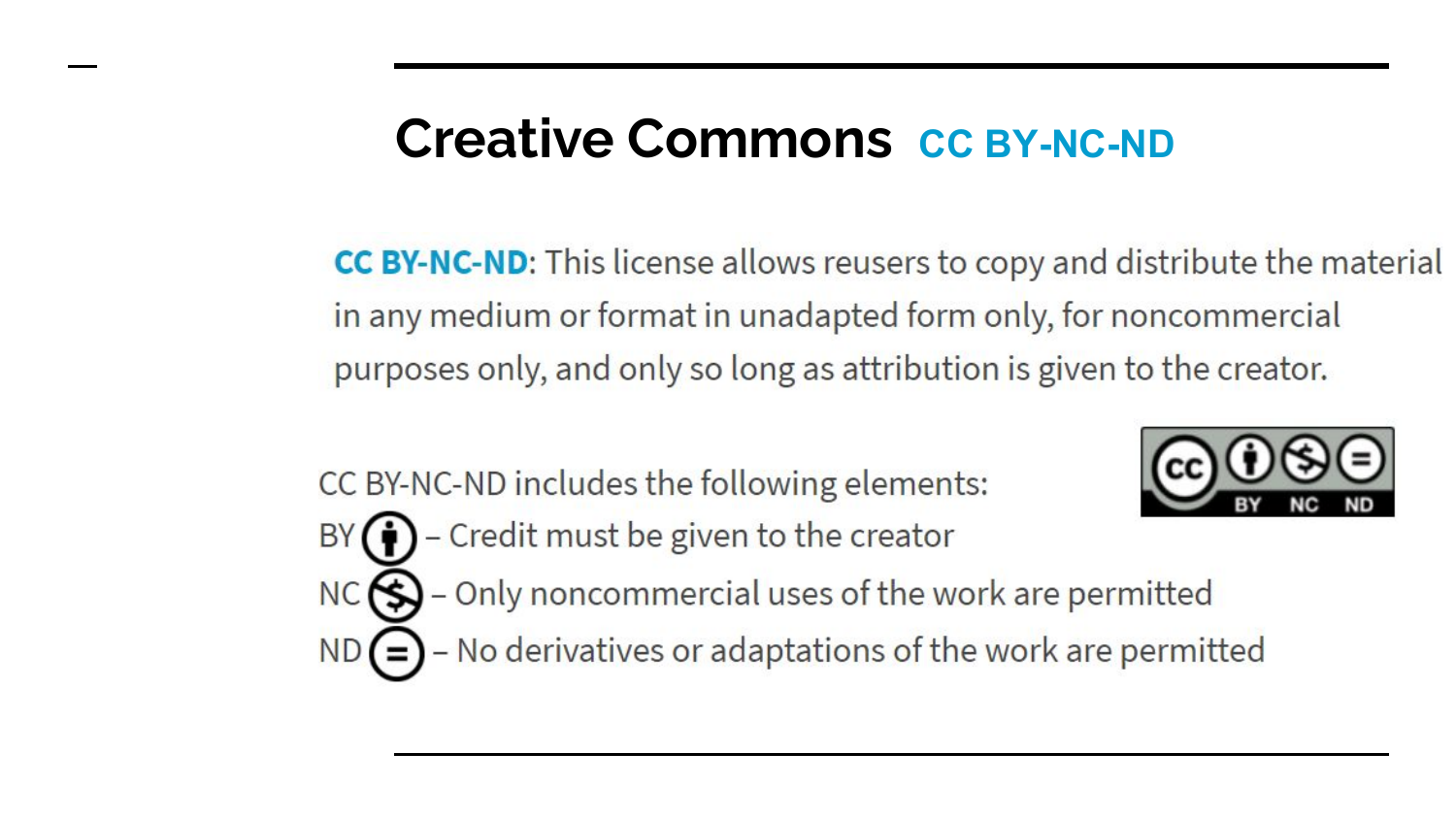#### **Creative Commons Public Domain CCO**

[CC0](https://creativecommons.org/publicdomain/zero/1.0/) is a public dedication tool, which allows creators to give up their copyright and put their works into the worldwide public domain. CC0 allows reusers to distribute, remix, adapt, and build upon the material in any medium or format, with no conditions.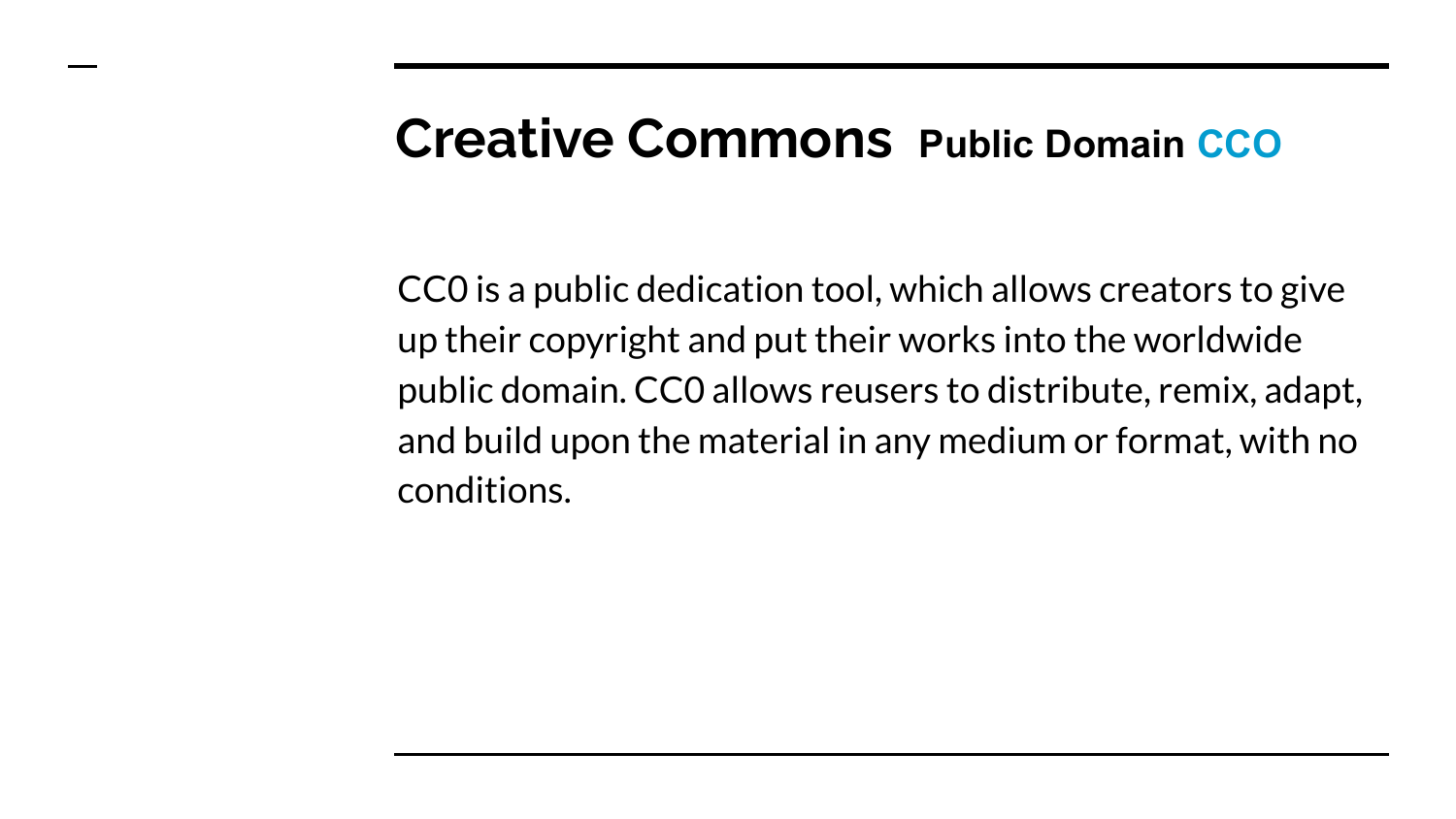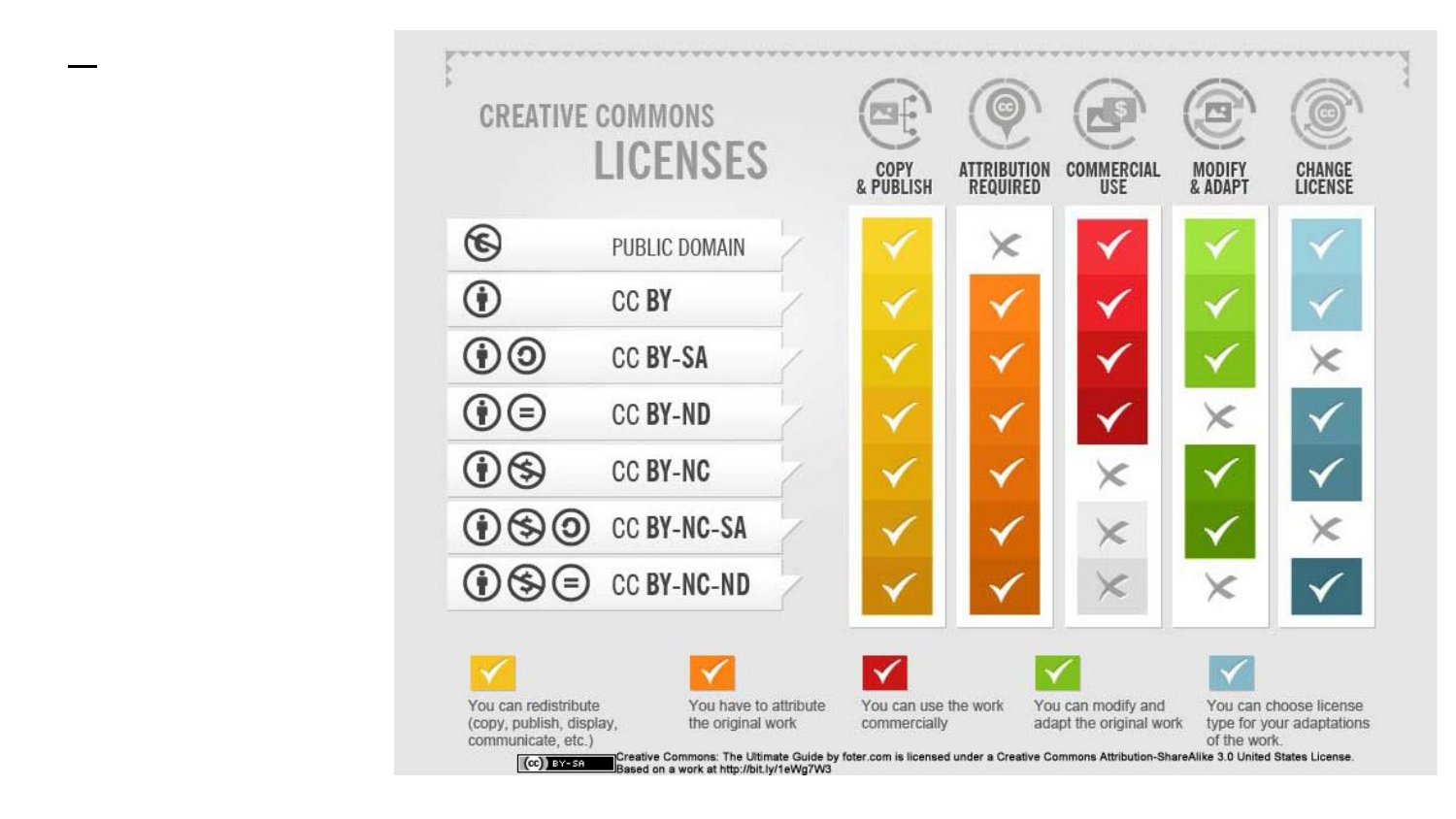### **Creative Commons platforms**

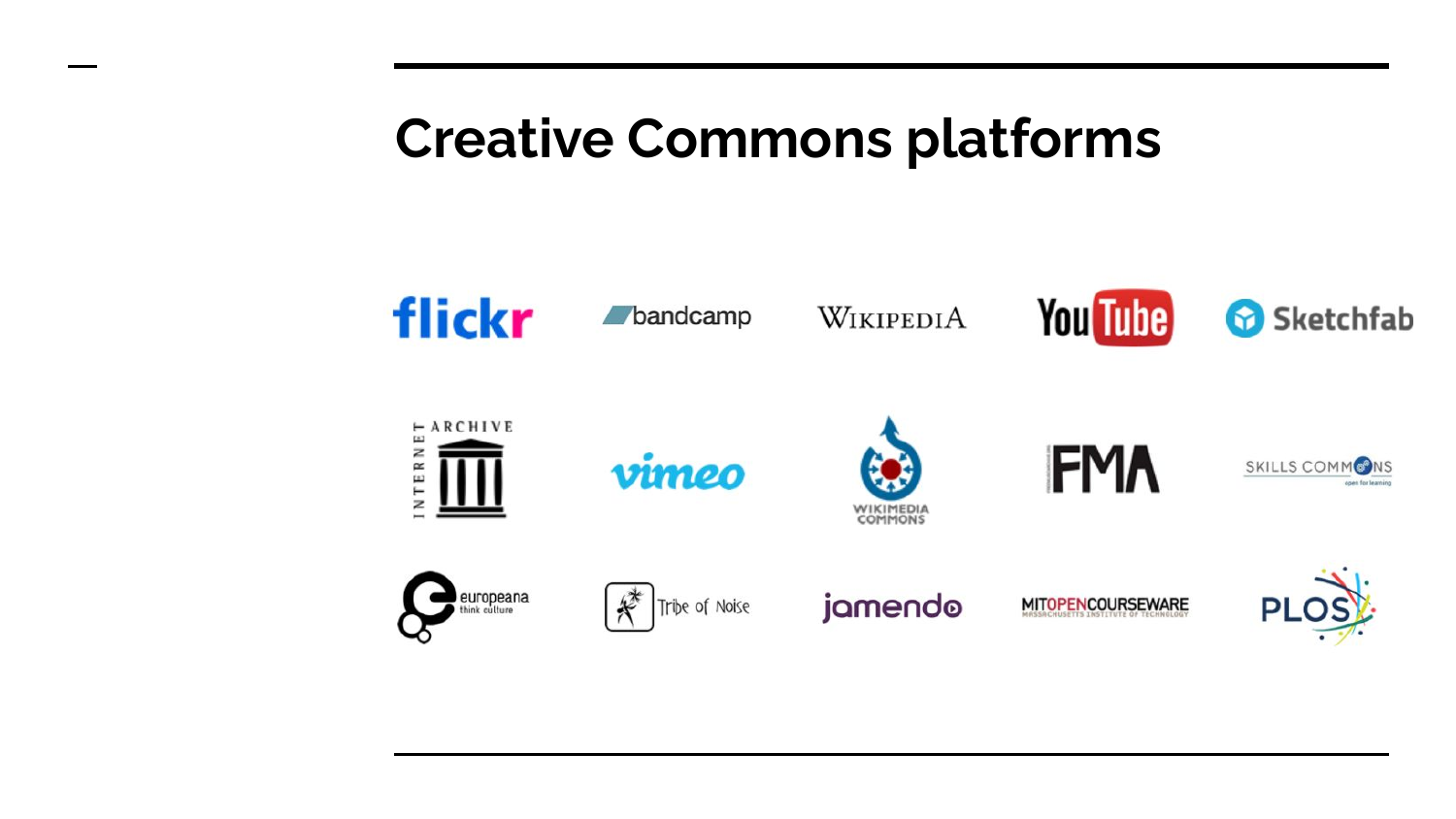# **Can you apply CC?**

Only the copyright holder or someone with express permission from the copyright holder can apply a CC license or CC0 to a copyrighted work.

If you created a work in the scope of your job, you may not be the holder of the copyright.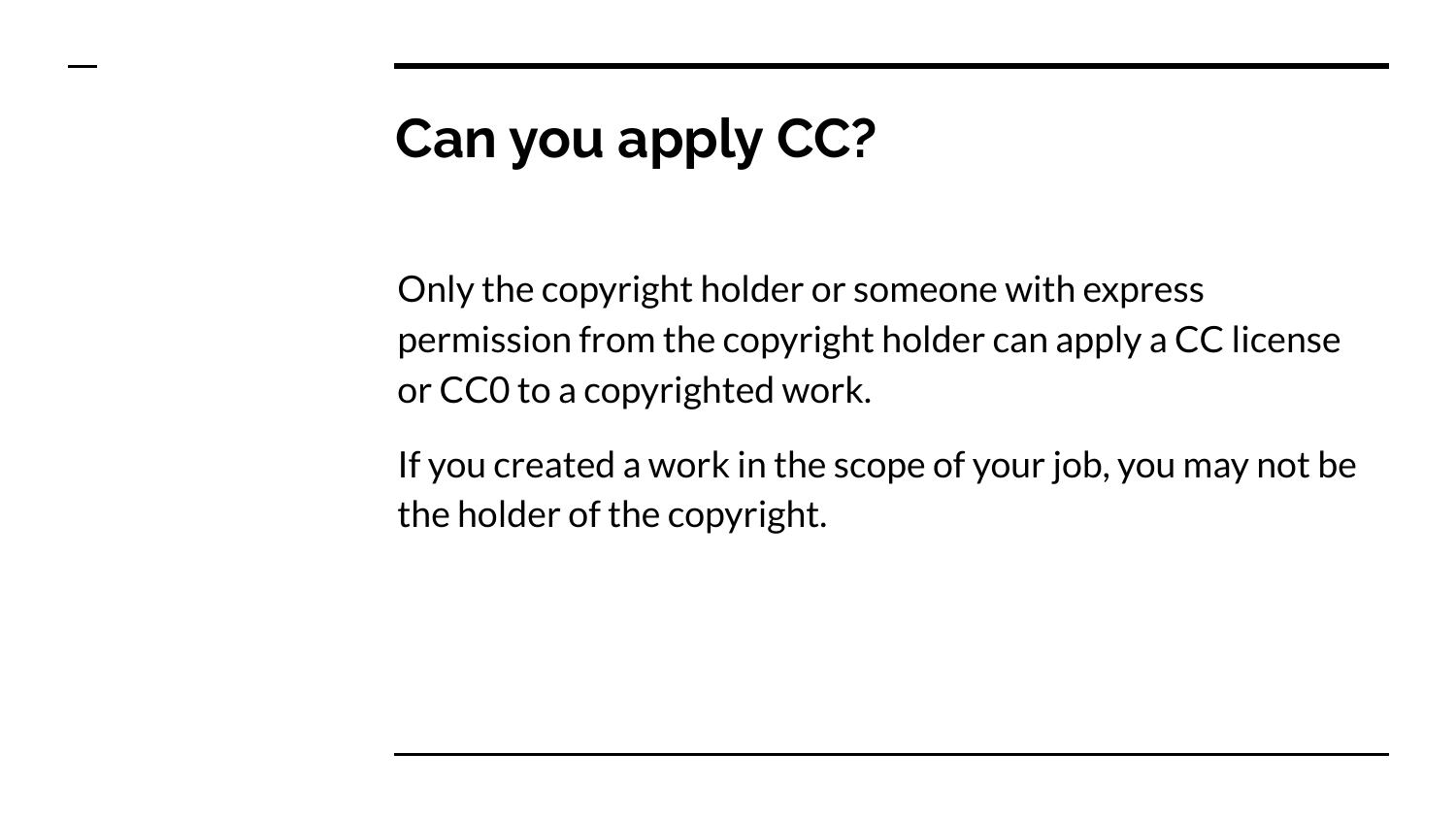# **How to apply a CC License**

Choose the CC license that suits your needs and then communicate this choice in a way that will be clear to people who come across your work.

As part of this communication, you should include a link to the license you've chosen.

For example,

*This work is licensed under a [CC BY 4.0 license.](https://creativecommons.org/licenses/by/4.0/)*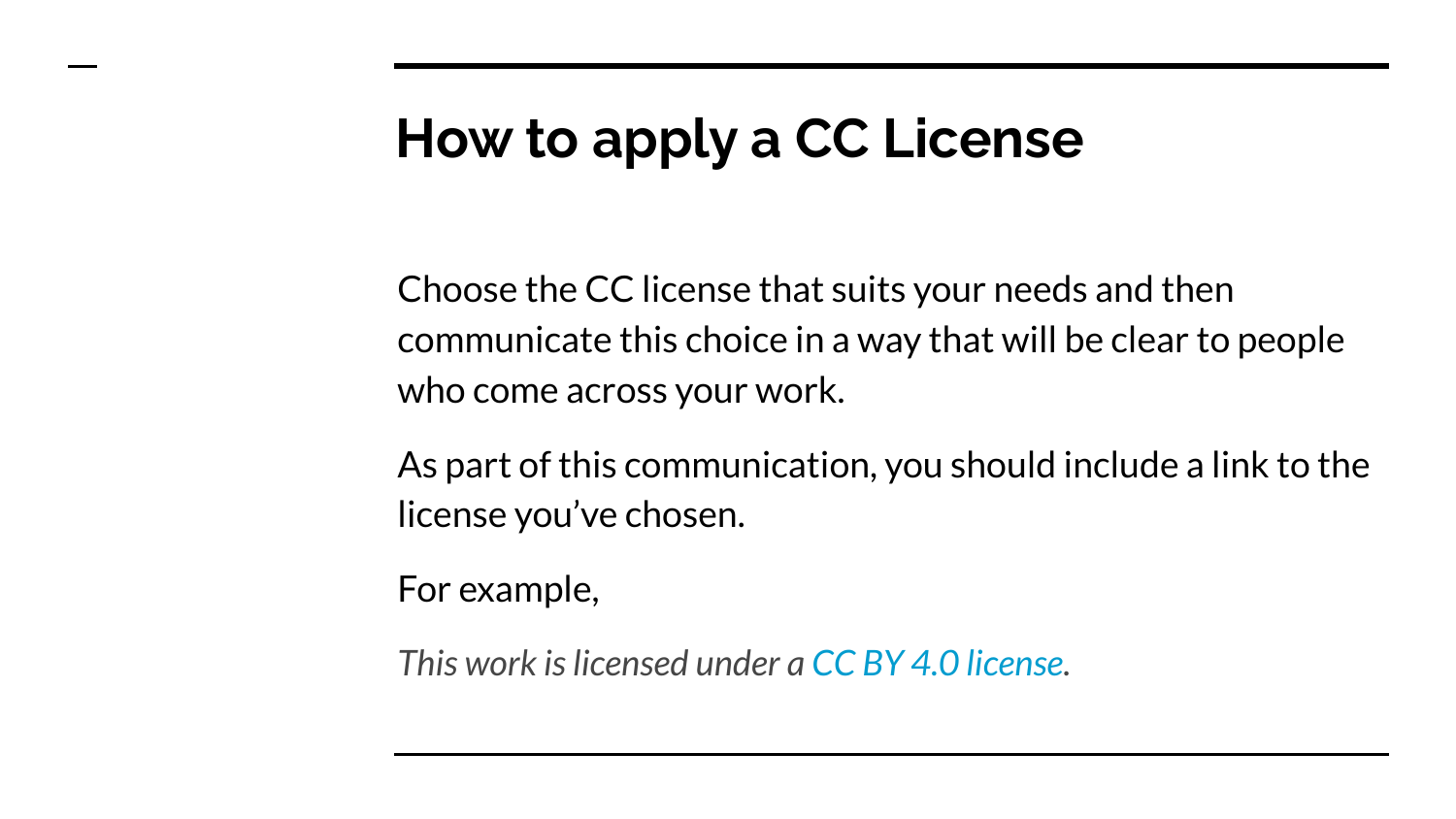# **Resources - Softwares and eContents**

"Open Educational Resources (OER) are teaching, learning and research materials in any medium – digital or otherwise – that reside in the public domain or have been released under an open license that permits no-cost access, use, adaptation and redistribution by others with no or limited restrictions."-UNESCO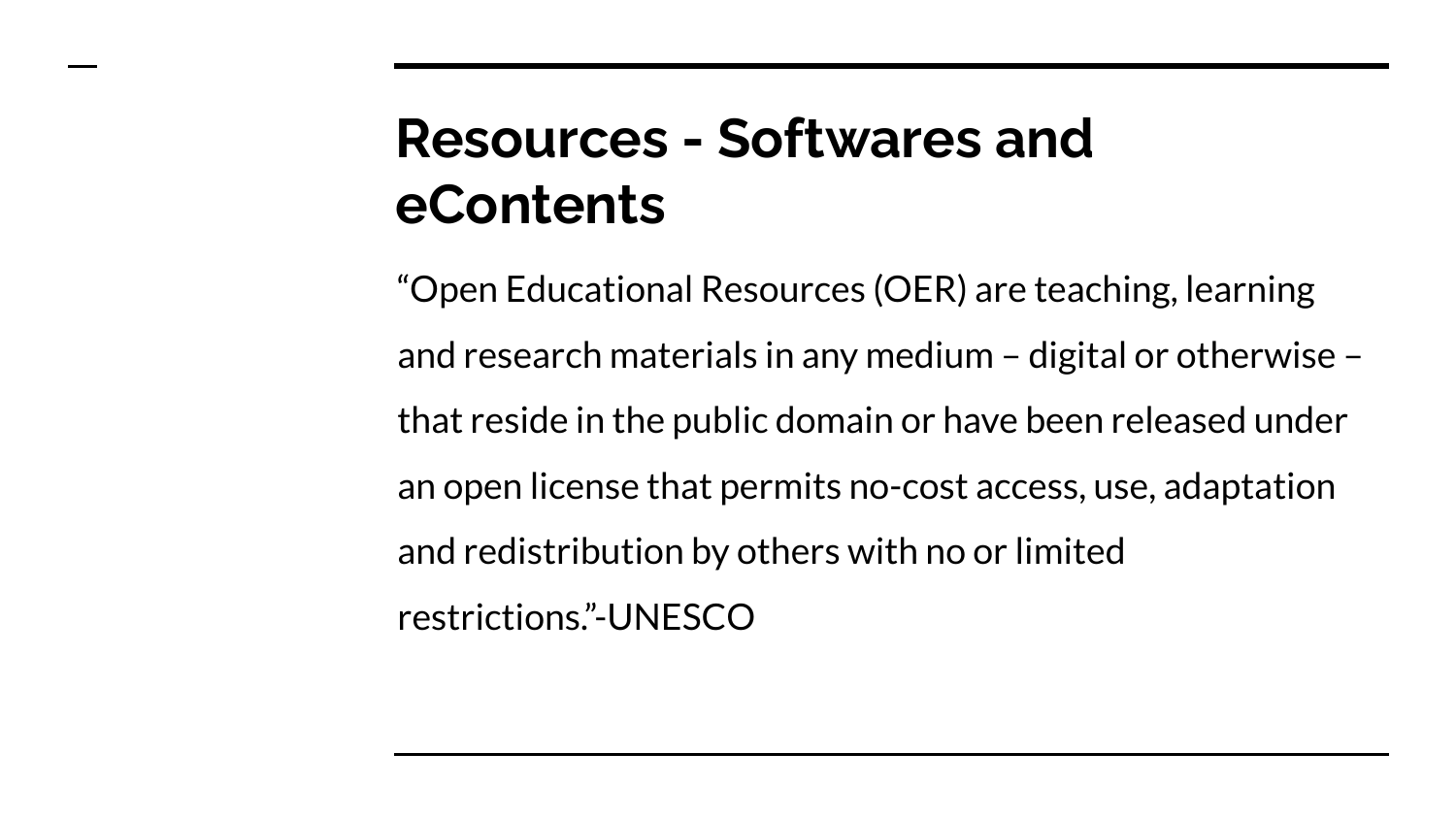# **Open Educational Resources- Types**

DIGITAL LEARNING OBJECTS -

**COURSEWARE** 

**TEXTROOKS** 

OPEN ACCESS JOURNALS - [https://arxiv.org/,](https://arxiv.org/) <https://doaj.org/> <https://www.jstor.org/>

OPEN REPOSITORIES - [https://libraryguides.lib.iup.edu/oer/finding\\_oer](https://libraryguides.lib.iup.edu/oer/finding_oer)

Open Images -<https://search.openverse.engineering/>

Open Publishing - <https://pressbooks.com/>

<https://library.triton.edu/oer/oercontent> <https://pressbooks.bccampus.ca/facultyoertoolkit/chapter/types-of-oer/>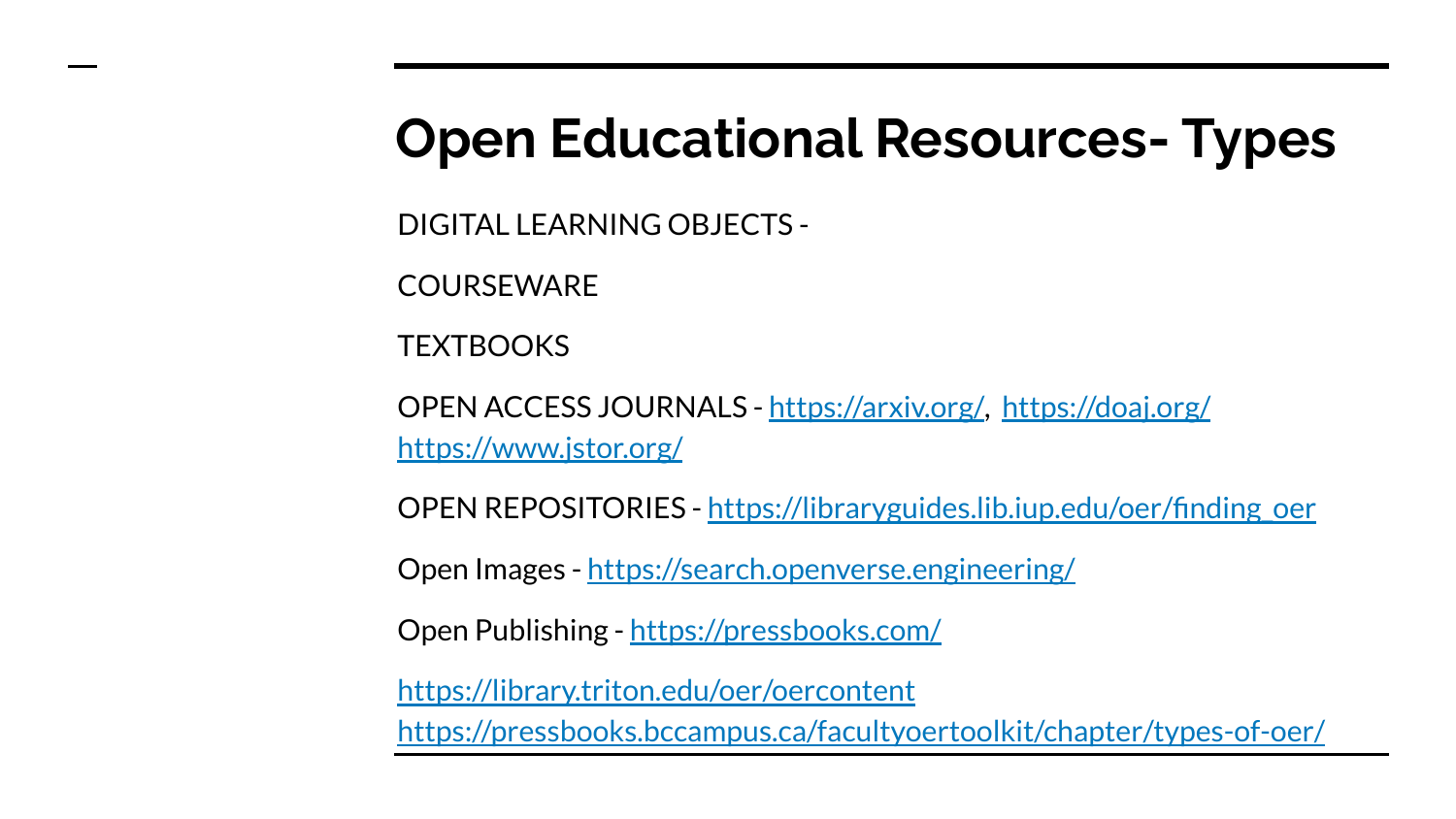#### **Use, reuse and let others use**

The hallmark of an open education resource is the freedom you have to create, remix, and adapt it to your needs.

Based not only on creation, but adaptation and improvement on what's already out there.